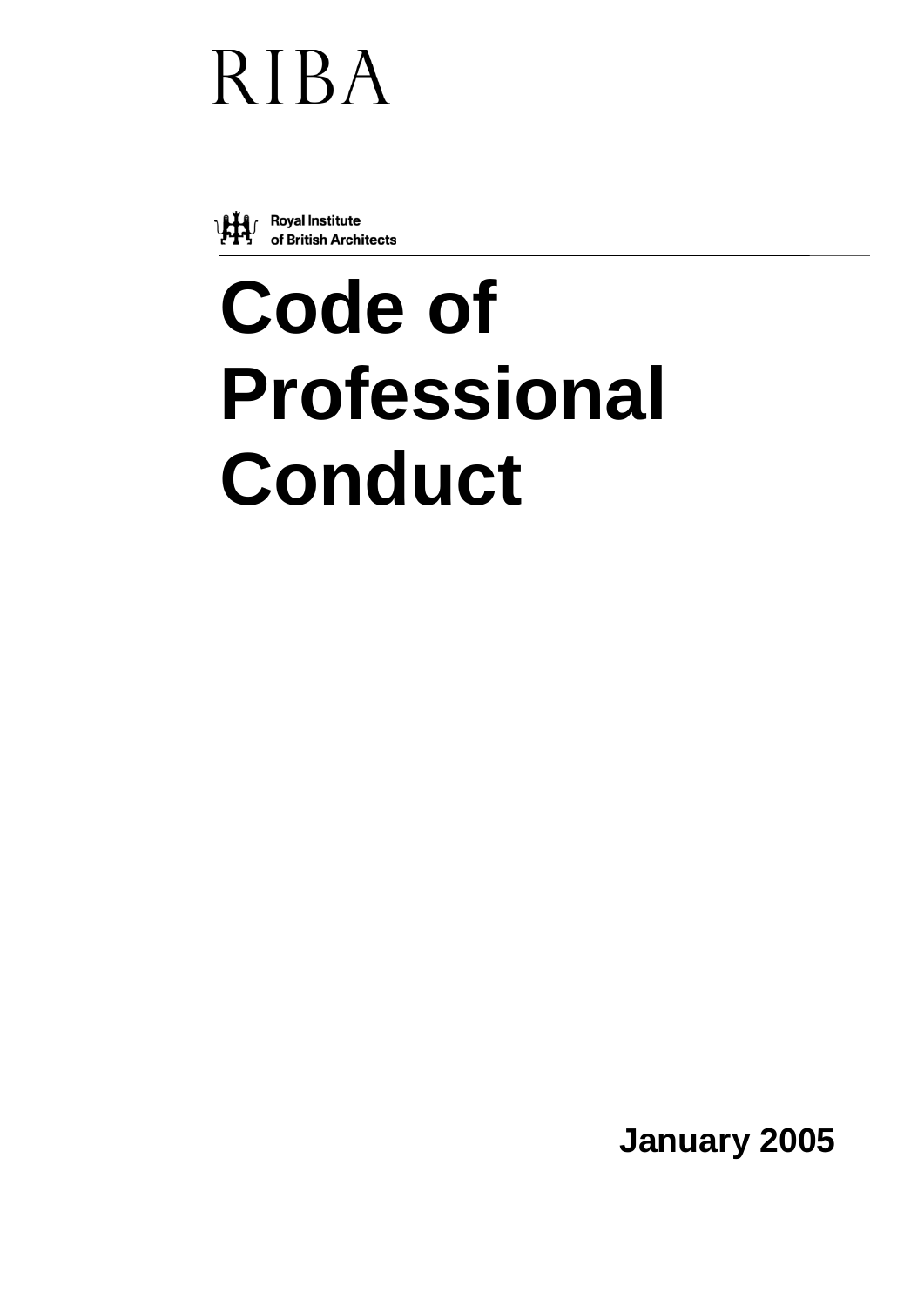## **Code of Professional Conduct**

**For members of the Royal Institute of British Architects**

#### **Introduction**

- 1. This Code and its accompanying Guidance Notes set out and explain the standards of professional conduct and practice that the Royal Institute requires of its members.
- 2. This Code comprises:
	- **three principles** of professional conduct
	- **professional values** that support those principles
	- **Guidance Notes** which explain how the principles can be upheld.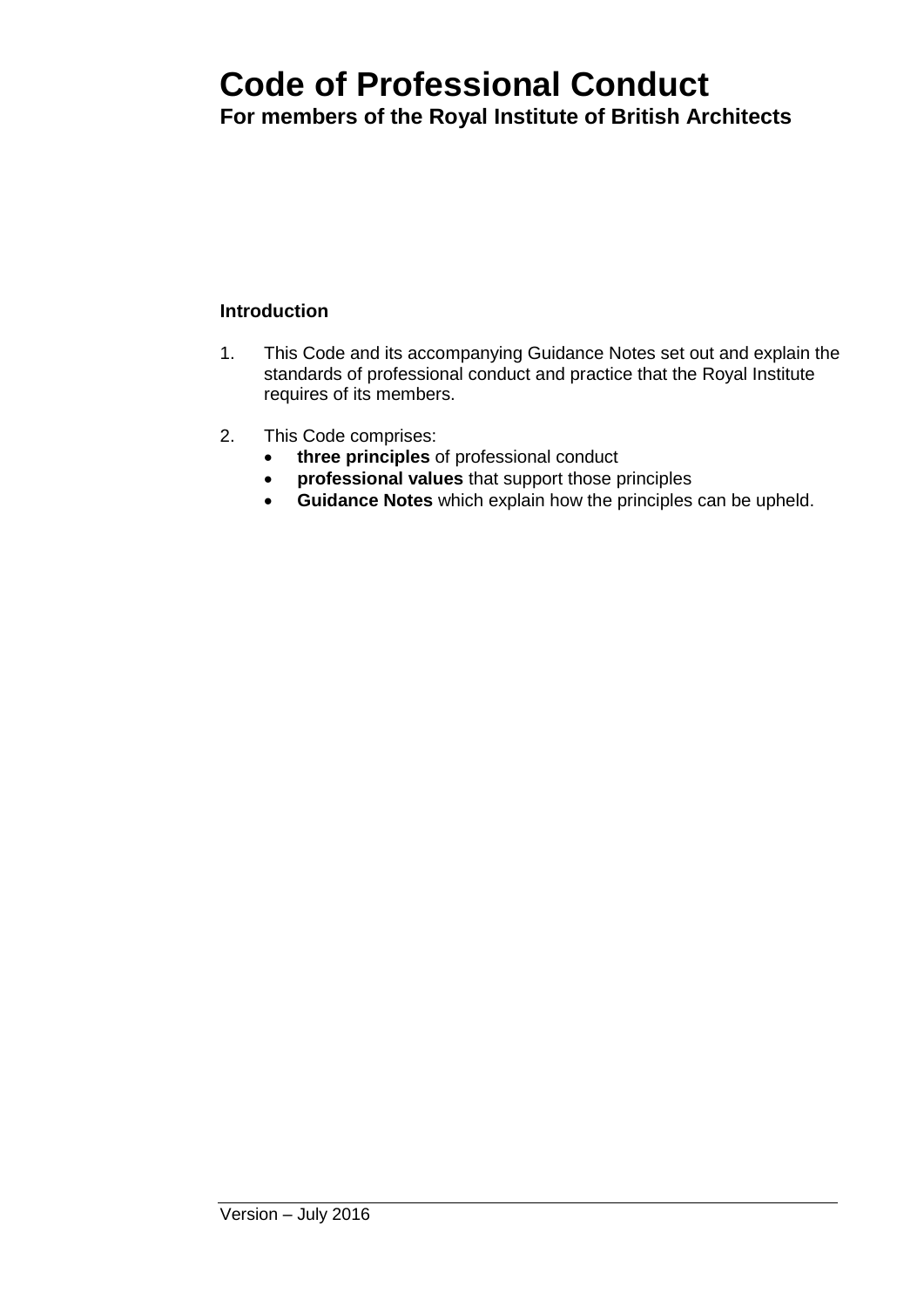### **The Royal Institute's Values**

Honesty, integrity and competency, as well as concern for others and for the environment, are the foundations of the Royal Institute's three principles of professional conduct set out below. All members of the Royal Institute are required to comply.

#### **The Three Principles**

#### **Principle 1: Integrity**

*Members shall act with honesty and integrity at all times.* 

#### **Principle 2: Competence**

*In the performance of their work Members shall act competently, conscientiously and responsibly. Members must be able to provide the knowledge, the ability and the financial and technical resources appropriate for their work.* 

#### **Principle 3: Relationships**

*Members shall respect the relevant rights and interests of others.*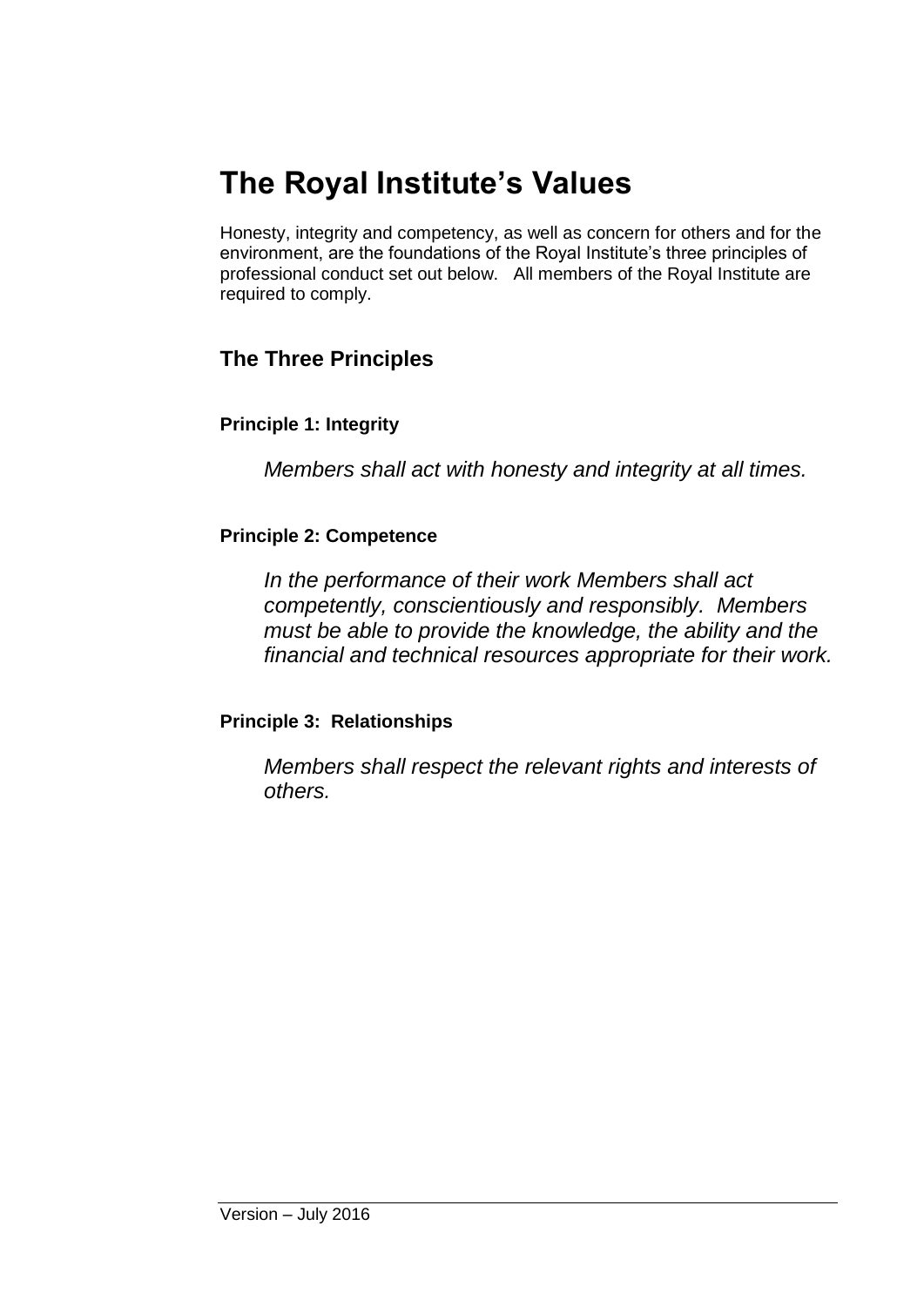#### **Upholding the Principles**

The notes below offer some brief guidance on how members can uphold the three principles. More detailed advice is set out in Guidance Notes to the Code, which are available separately from the Royal Institute.

#### **1. Principle 1 – Honesty and Integrity**

- 1.1 The Royal Institute expects its Members to act with impartiality, responsibility and truthfulness at all times in their professional and business activities.
- 1.2 Members should not allow themselves to be improperly influenced either by their own, or others', self-interest.
- 1.3 Members should not be a party to any statement which they know to be untrue, misleading, unfair to others or contrary to their own professional knowledge.
- 1.4 Members should avoid conflicts of interest. If a conflict arises, they should declare it to those parties affected and either remove its cause, or withdraw from that situation.
- 1.5 Members should respect confidentiality and the privacy of others.
- 1.6 Members should not offer or take bribes in connection with their professional work.

#### **2. Principle 2 – Competence**

- 2.1 Members are expected to apply high standards of skill, knowledge and care in all their work. They must also apply their informed and impartial judgment in reaching any decisions, which may require members to balance differing and sometimes opposing demands (for example, the stakeholders' interests with the community's and the project's capital costs with its overall performance).
- 2.2 Members should realistically appraise their ability to undertake and achieve any proposed work. They should also make their clients aware of the likelihood of achieving the client's requirements and aspirations. If members feel they are unable to comply, they should not quote for, or accept, the work.
- 2.3 Members should ensure that their terms of appointment, the scope of their work and the essential project requirements are clear and recorded in writing. They should explain to their clients the implications of any conditions of engagement and how their fees are to be calculated and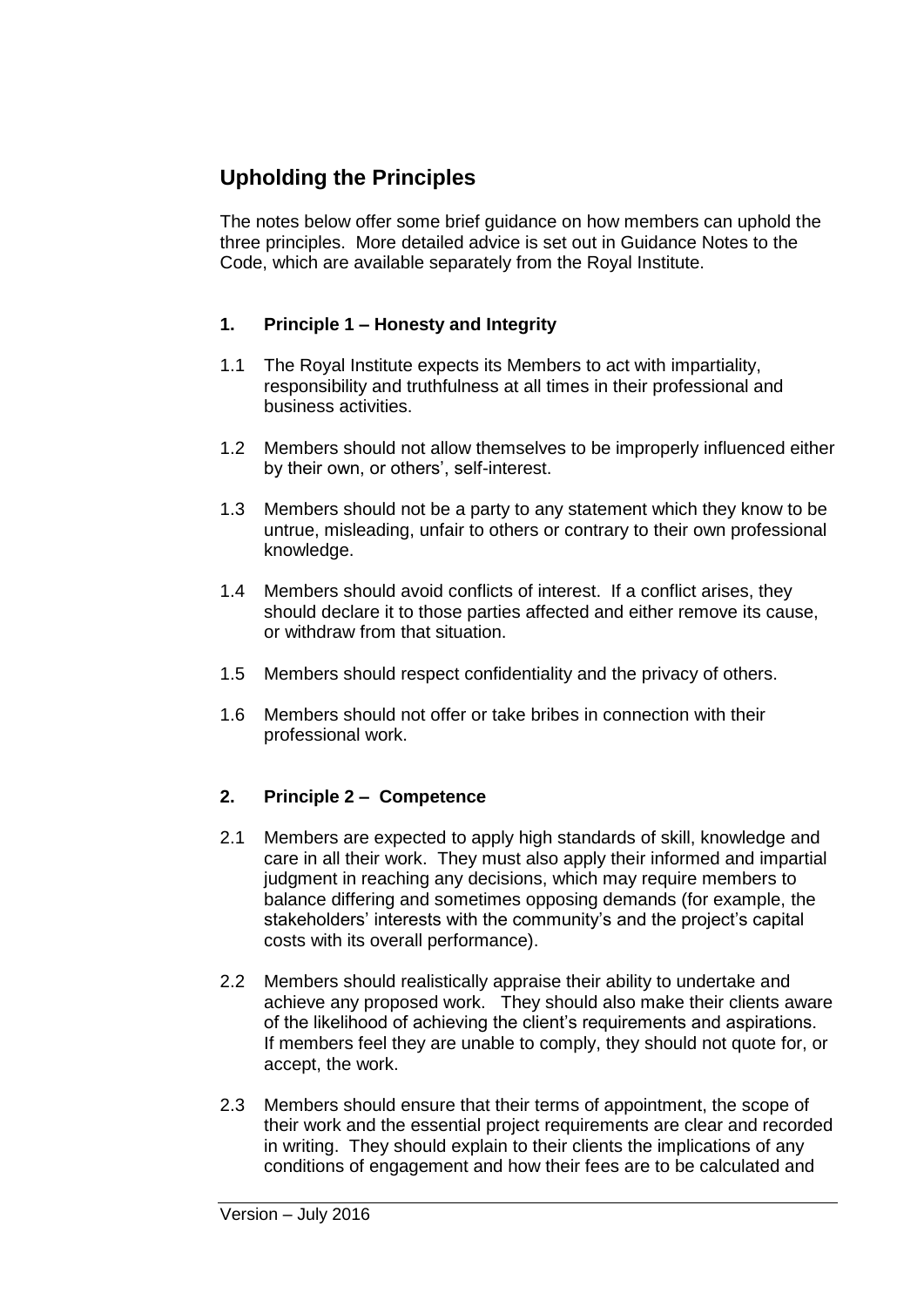charged. Members should maintain appropriate records throughout their engagement.

- 2.4 Members should keep their clients informed of the progress of a project and of the key decisions made on the client's behalf.
- 2.5 Members are expected to use their best endeavours to meet the client's agreed time, cost and quality requirements for the project.

#### **3. Principle 3 – Relationships**

- 3.1 Members should respect the beliefs and opinions of other people, recognise social diversity and treat everyone fairly. They should also have a proper concern and due regard for the effect that their work may have on its users and the local community.
- 3.2 Members should be aware of the environmental impact of their work.
- 3.3 Members are expected to comply with good employment practice and the RIBA Employment Policy, in their capacity as an employer or an employee.
- 3.4 Where members are engaged in any form of competition to win work or awards, they should act fairly and honestly with potential clients and competitors. Any competition process in which they are participating must be known to be reasonable, transparent and impartial. If members find this not to be the case, they should endeavour to rectify the competition process or withdraw.
- 3.5 Members are expected to have in place (or have access to) effective procedures for dealing promptly and appropriately with disputes or complaints.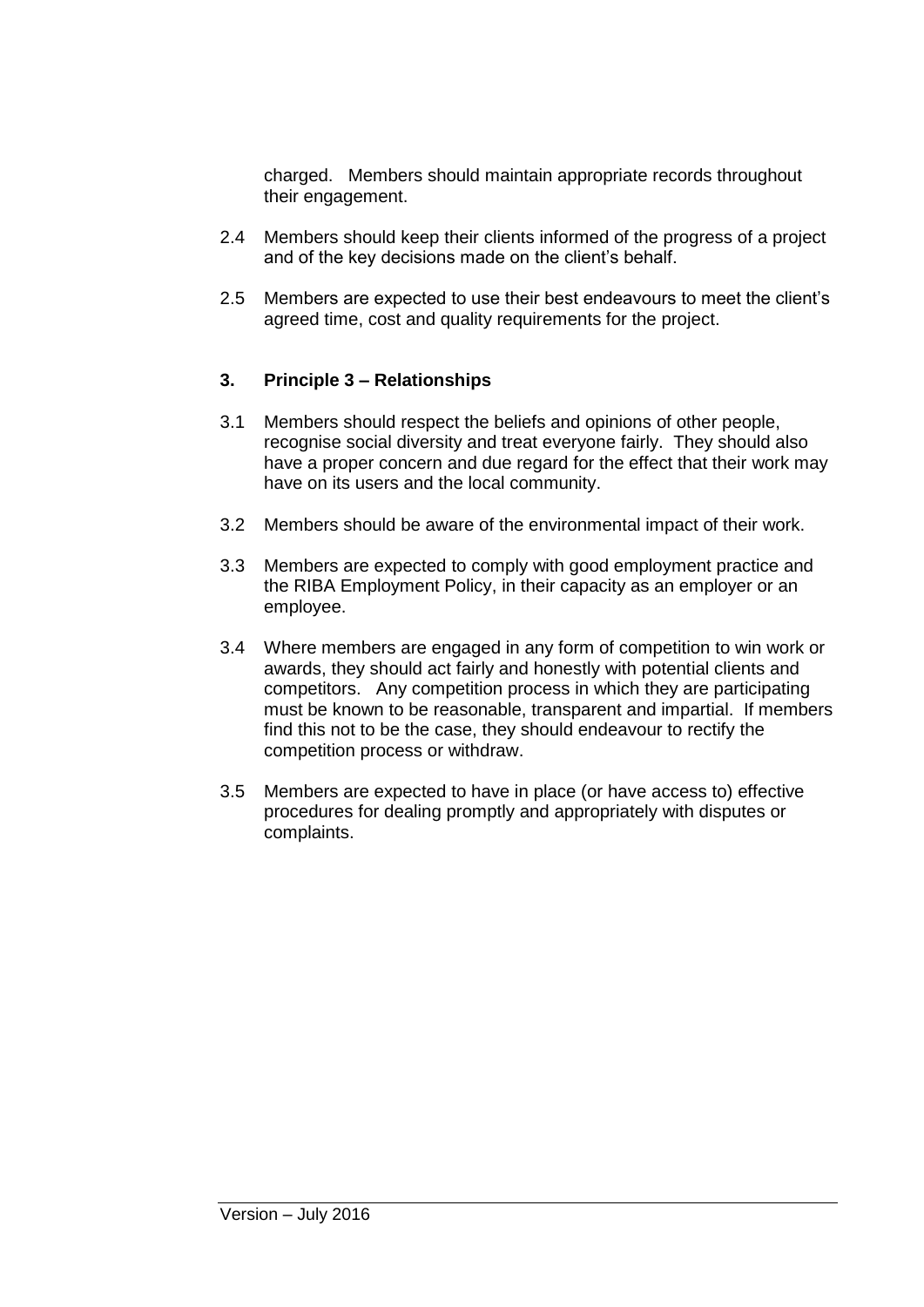#### **The supporting Guidance Notes**

|    | <b>Guidance note</b>                                                                               | <b>Related principle(s)</b> |
|----|----------------------------------------------------------------------------------------------------|-----------------------------|
| 1. | Integrity, Conflicts of Interest,<br>Confidentiality and Privacy,<br><b>Corruption and Bribery</b> | Principle 1, Principle 3    |
| 2. | Advertising                                                                                        | Principle 1                 |
| 3. | Appointments                                                                                       | Principle 2                 |
| 4. | Insurance                                                                                          | Principle 2                 |
| 5. | <b>CPD</b>                                                                                         | Principle 2                 |
| 6. | Relationships                                                                                      | Principle 3                 |
| 7. | <b>Employment and Equal</b><br>Opportunities                                                       | Principle 3                 |
| 8. | <b>Complaints and Dispute</b><br><b>Resolution</b>                                                 | Principle 3                 |

**NB – These guidance notes are illustrative only and do not form part of the RIBA Code of Conduct. When dealing with matters of Professional Conduct the key references to be considered are RIBA Byelaw 4 and the three key principles of the RIBA Code of Conduct.**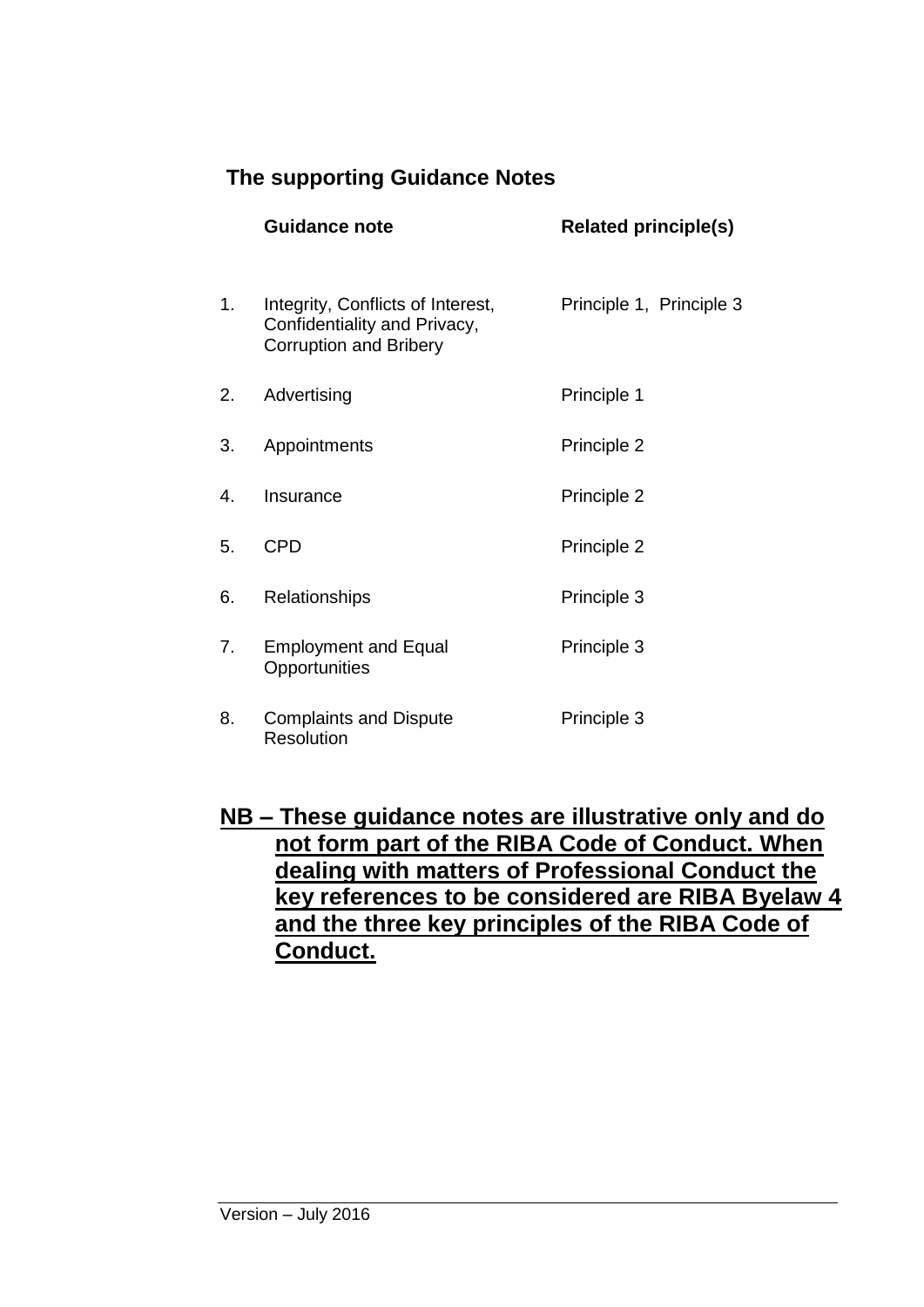#### **Application of the Code**

#### 1. **Professionalism**

The purpose of this Code is to promote professional good conduct and best practice. Members should at all times be guided by its spirit as well as its precise and express terms.

#### 2. **The Law**

Members must comply with all relevant legal obligations. It is not the remit of this Code to duplicate the provisions of business, employment, health and safety, environmental and discrimination law.

#### 3. **Amendments and Additions**

Periodically the Royal Institute will publish further guidance on specific aspects of professional practice and conduct. It is a member's responsibility to ensure that they are familiar with the current Code and guidance, and must observe any amendments and additions as they come into effect.

#### **Other Applicable Codes**

#### 1. **United Kingdom Codes**

Chartered Members who are also registered in the United Kingdom are subject to **The Architects' Code**, published by the **Architects Registration Board** (ARB)**.** 

#### 2. **Other National Codes**

A member practising in a country outside the United Kingdom may be required to be a member of, or registered by, that country's professional or regulatory body for architects. If this is the case the Royal Institute recognises that a member's first obligation will be to comply with the rules of conduct published by the local professional or regulatory body.

#### 3. **Other Professions' Codes**

This Code applies to all members regardless of their fields of activity, contracts of employment or membership of other professional organisations. The Royal Institute recognises that members may participate in other professional activities and that when they do so the rules of the relevant professions' governing bodies will take precedence over this Code. Under normal circumstances the Royal Institute would take no action under this Code if the matter is also under consideration by another, more directly involved, professional body. However, such action may be considered necessary if the matter raises issues connected with a member's status as a member or an architect.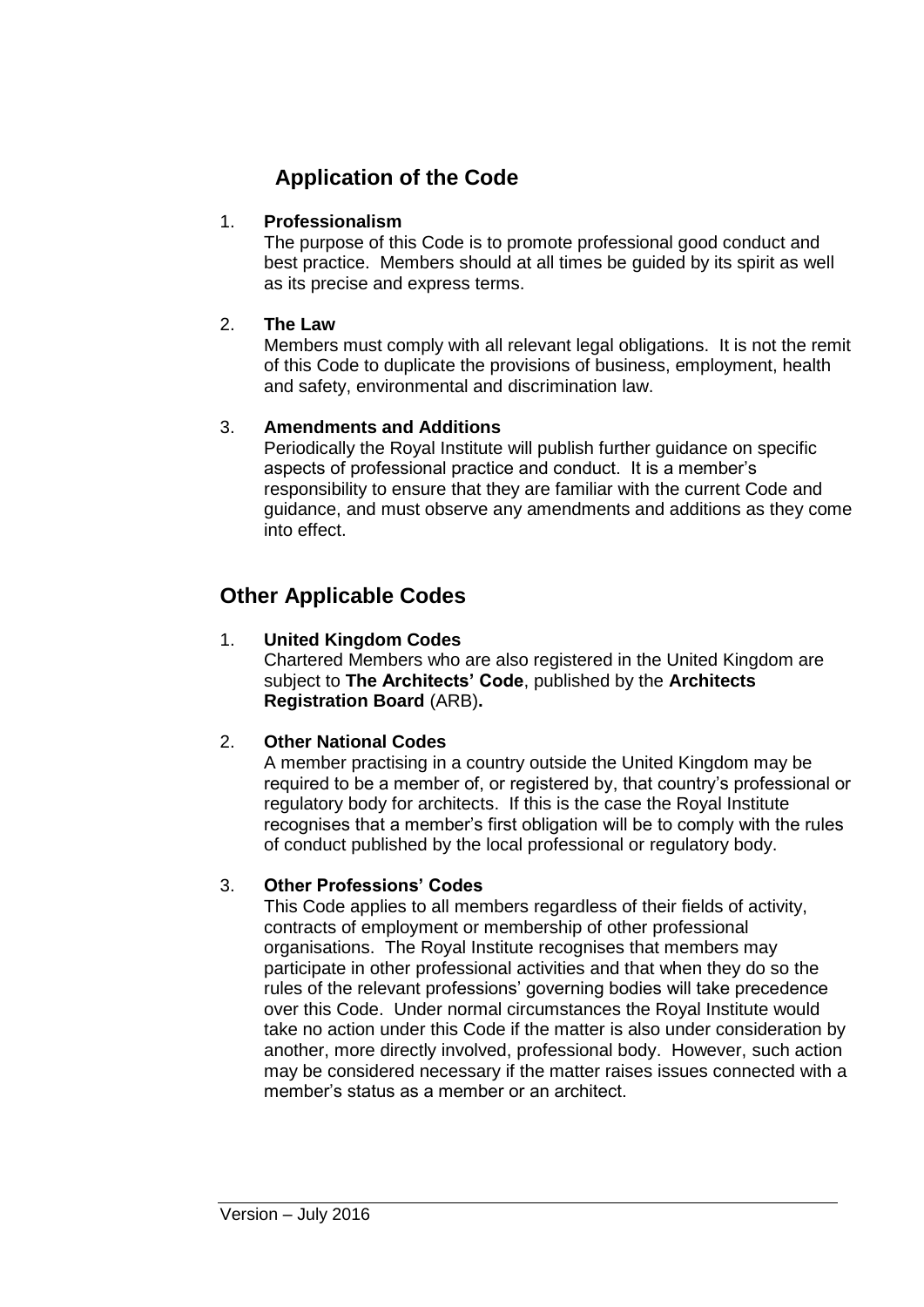#### **Discipline**

#### 1. **Contraventions of this Code**

Any member who contravenes this Code shall in accordance with **Byelaw 4** of the Royal Institute's Charter and Byelaws, be liable to reprimand or sanction. The power to sanction a member for professional misconduct is exercised by a RIBA hearing panel on behalf of the Royal Institute's Council through a delegation of authority made under Byelaw 4.4.

#### 2. **Remit**

Members' conduct outside the practice of architecture will not normally fall within the remit of this Code and the Royal Institute's Disciplinary Procedures, unless a RIBA hearing panel determines that such conduct generally offends against the honour and integrity of the profession.

#### 3. **Judgments from External Competent Authorities**

A judgment from a competent court or tribunal against a member in his or her professional capacity as an architect may be considered sufficient evidence of a breach of this Code.

#### 4. **Investigations**

Any member, against whom a complaint of professional misconduct has been received, may be required to answer inquiries arising under the **Disciplinary Procedure Regulations.** At the conclusion of an investigation, a RIBA hearing panel may reprimand, suspend or expel any member whose conduct is found to be in contravention of this Code or otherwise inconsistent with the status of a member.

#### 5. **Professional Conduct Committee Judgments from the ARB**

Where a member is sanctioned by the ARB's Professional Conduct Committee, a RIBA appraisal team shall determine whether or not to refer the matter to a RIBA hearing panel who will have the power to impose the same, or an alternative, sanction on behalf of the Royal Institute.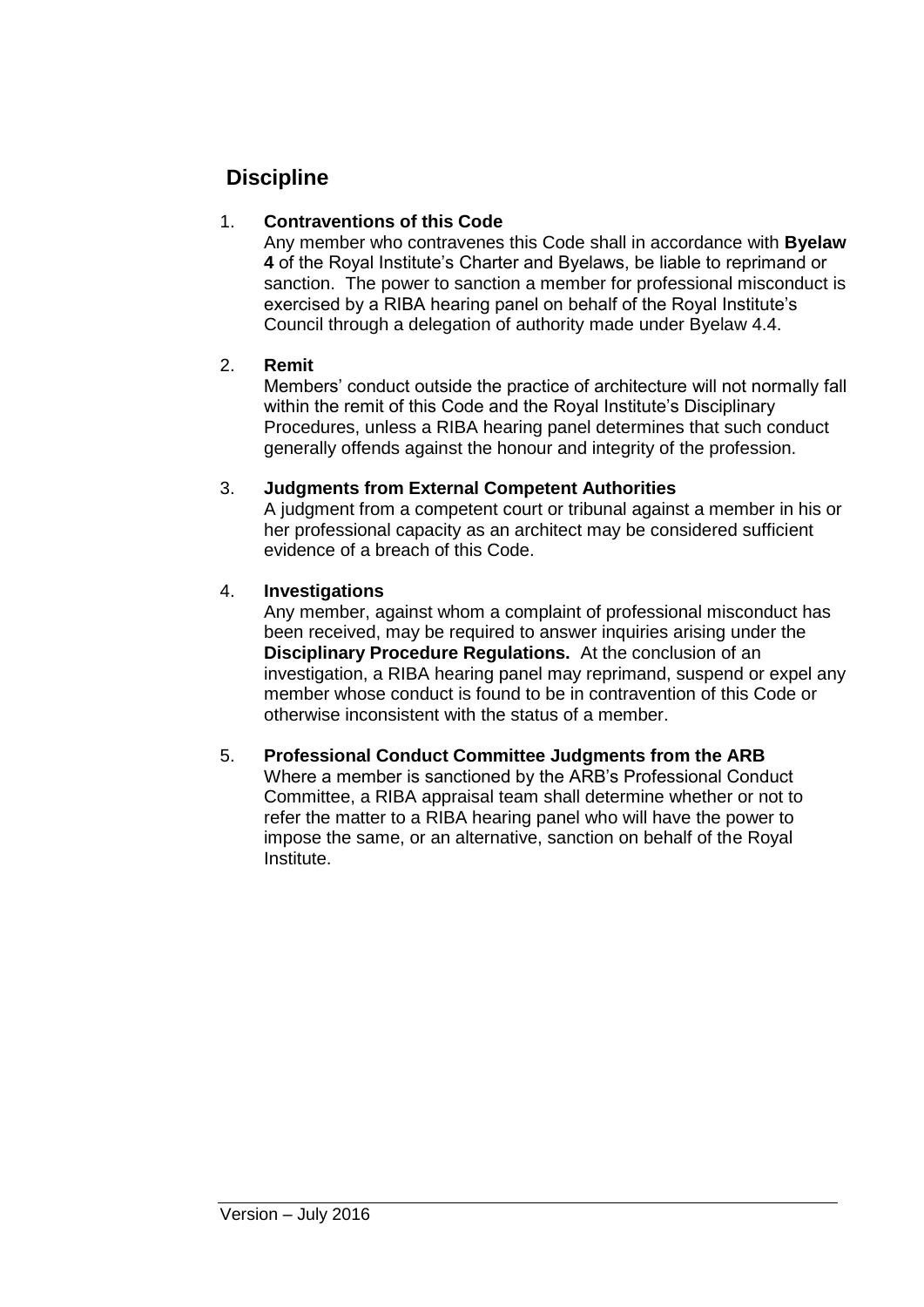### **Integrity Conflicts of Interest Confidentiality and Privacy Corruption and Bribery**

#### **Integrity**

- 1.1 Members should act with integrity in all their professional and business activities which means acting with honesty and fairness, and not allowing oneself to be improperly influenced either by self-interest or the interests of others.
- 1.2 If a member finds themself subject to situations or untrue statements which are inconsistent with their professional obligations, they should remove themselves from the situation. They are advised to seek advice from the Institute.

#### 1.3 **Criminal conviction/disqualification as a director**

A criminal conviction which relates in any way to a member's practice of architecture may be regarded as grounds for sanction. Members who receive a criminal conviction of any kind must report it to the RIBA. Members disqualified from acting as a director, must report this to the RIBA for possible investigation. Additionally, any sanction imposed on a member by the Architects Registration Board, must be reported to the RIBA.

#### **Conflicts of Interest**

- 1.1 Members' personal, private, religious, political or financial interests should not conflict with their duties and obligations to their clients . Should such a conflict arise it should be declared to the client or employer, and, if the conflict is unacceptable or cannot be resolved, the member should withdraw from the engagement or resign from the employment.
- 1.2 Members involved in any other business activity which might impact, even indirectly, on their practice of architecture, must declare that involvement to the client or employer as soon as possible. If the other activity is unacceptable to the client members should either withdraw from the projector decline the commission; if the other activity is unacceptable to the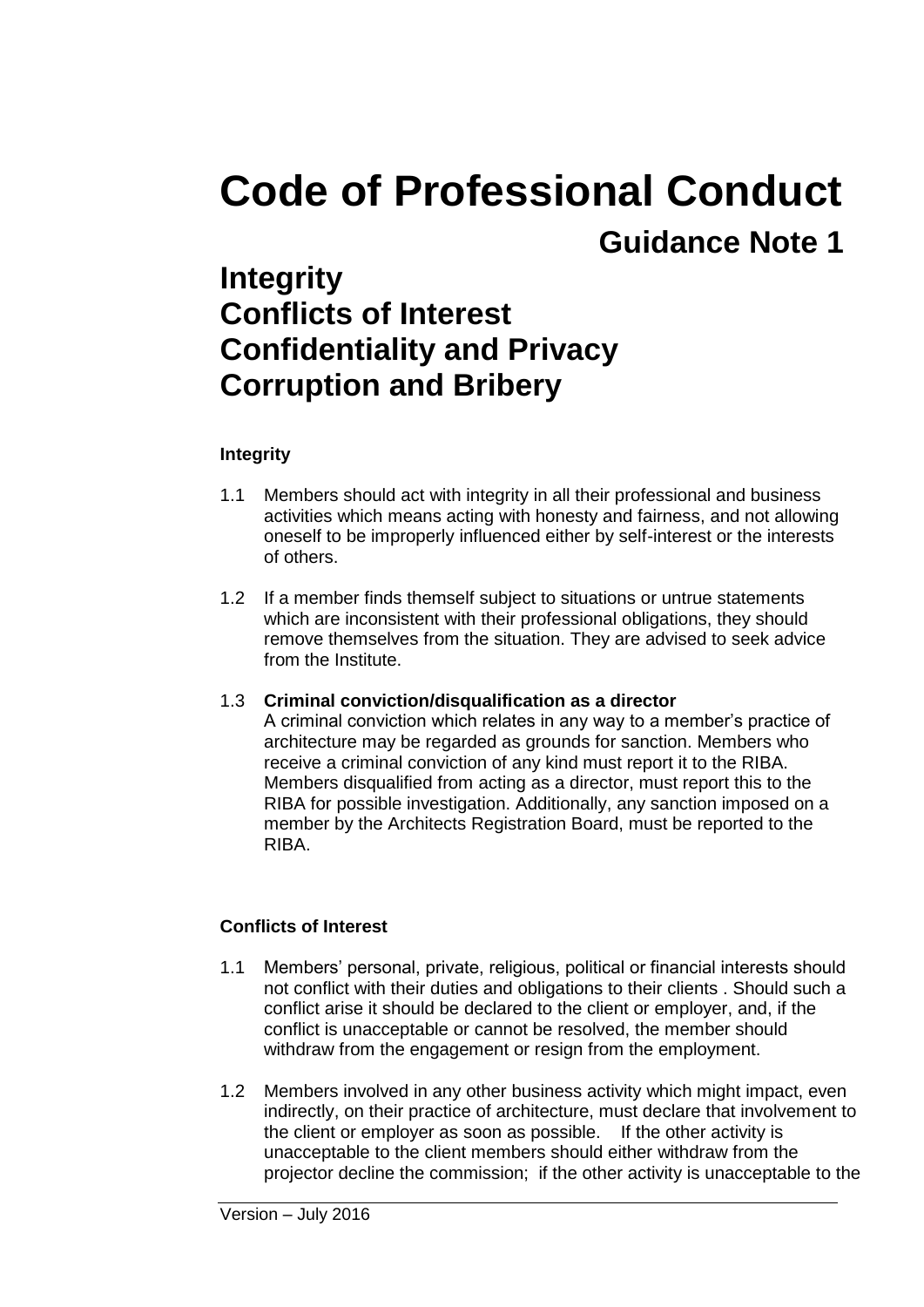employer, members must either withdraw from it during the employment or resign from/refuse to accept the job.

#### **Confidentiality**

- 1.3 Information acquired during the course of work should be regarded as privileged and treated as confidential. Such information must not be used by members for their personal benefit, nor disclosed to any third party without the prior consent, of the person or company it concerns.
- 1.4 It is recognised that there are certain specific circumstances in which the disclosure of confidential information may be required e.g. planning and Building Regulation applications, a court order, or prevailing legislation (such as the Proceeds of Crime Act 2002). In such circumstances, members are expected to obey the law.
- 1.5 Members should respect the privacy of their clients and should comply with any legal rights of privacy and any contractual provisions regarding confidentiality.
- 1.6 Data held by members concerning others must be handled in accordance with the prevailing data protection legislation.

#### **Corruption and Bribery.**

#### 1.7 **Acting Corruptly**

The Royal Institute shall regard members as acting corruptly if they give or offer a gift or advantage to someone with the intention of persuading them to act against their professional obligations and/or the interests of those to whom they owe a duty (such as a client or employer). Members who request and/or accept and act on such an incentive shall be regarded as acting corruptly.

#### 1.8 **A Bribe**

An incentive to act against one's professional obligations or duty to others is a bribe. However, the exchange of small gifts and advantages in the normal course of business (such as promotional gifts or corporate hospitality) is not prohibited so long as the value to the recipient is not such that it exerts an improper influence over them.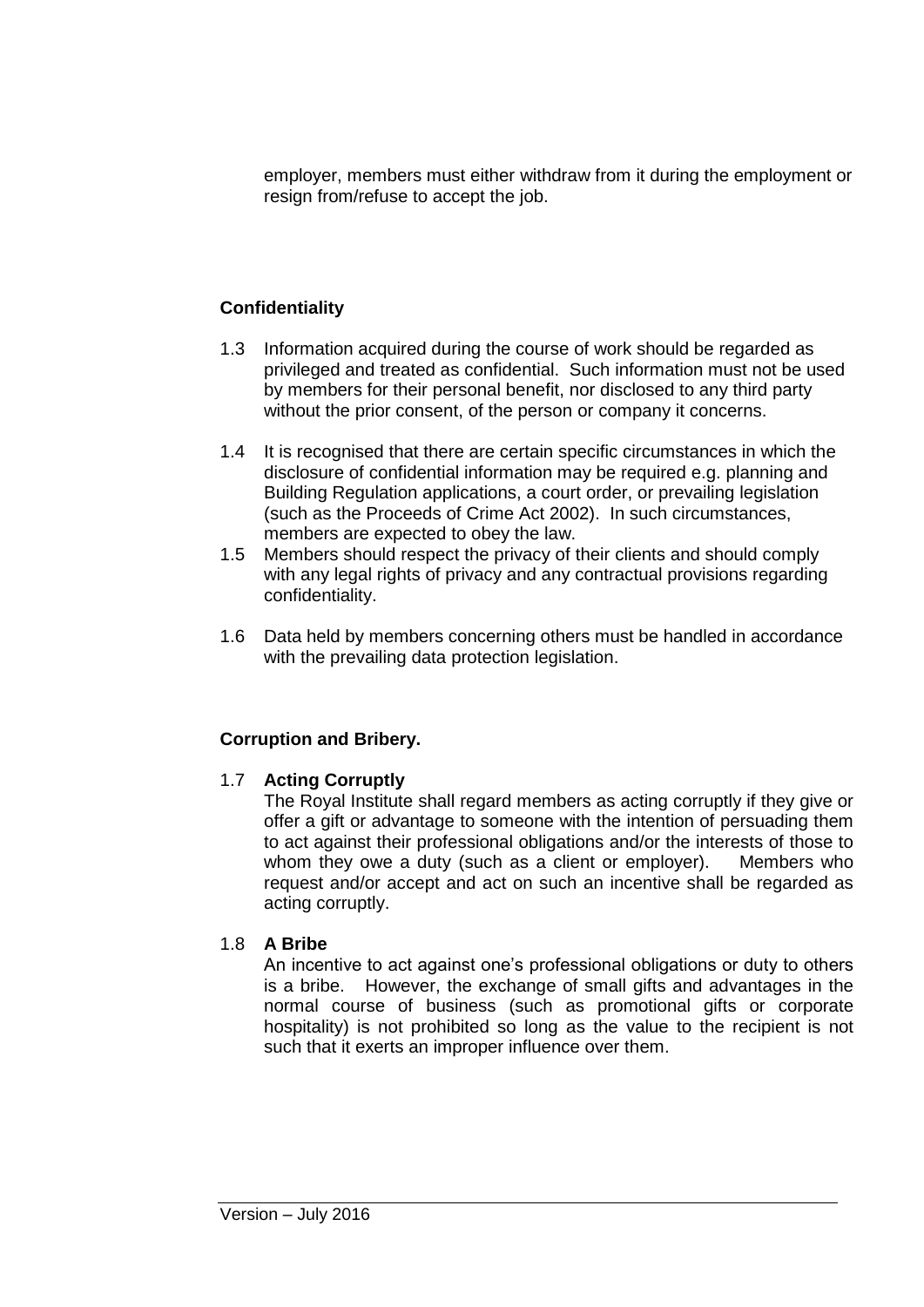### **Advertising**

#### 2.1 **Advertising Architectural Services**

In advertising their services members must ensure that the information They include is factual and relevant, does not mislead and is not unfair to anyone else. All marketing and promotional material should:

- be legal, decent, honest and truthful;
- be prepared with a sense of responsibility to consumers, to society generally and to the environment and natural resources;
- respect the principles of fair competition:

and should not:

- imply expertise or resources beyond those which can be provided;
- unfairly discredit competitors either directly or by implication;
- encourage or condone unacceptable behaviour.

#### 2.2 **Practice Names and Descriptions**

The manner in which members present their practices should not be misleading, and must comply with all relevant legislation, such as the Architects Act 1997, if protected words or titles/descriptions are used. A practice name and description should not imply the ability to provide technical resources and services when the practice cannot do so.

Further guidance for principals on their practice names and the correct use of the RIBA crest and affix is provided in the following Annex.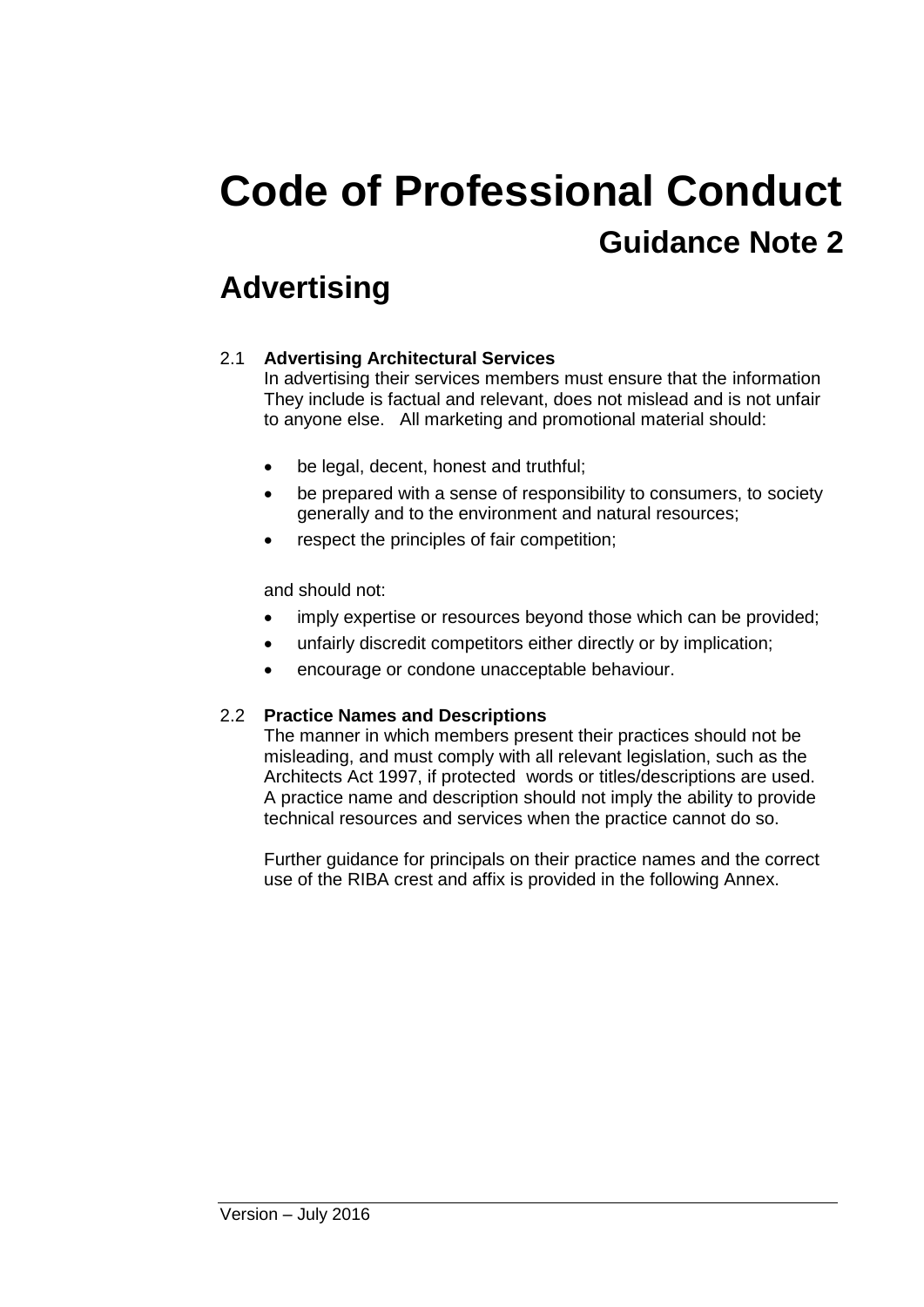### **GN2 ANNEX Business Names**

#### 1. **Members' Entitlements**

The RIBA's Charter bestows the status of 'Chartered Architect' on chartered members. Practising members using this title must also be registered wherever registration is a requirement under the law. Accordingly, a practising 'Chartered Architect' in the UK must be both a chartered member of the RIBA *and* registered at the ARB.

2. As the 'chartered' status is applicable only to individuals, members should be careful when using 'Chartered ArchitectS' (plural) in their letterheadings, practice names, or elsewhere.

#### 3. **Practice Descriptions**

Practices may refer to themselves as 'Chartered Architects' only where all principals in the practice are chartered members. To do otherwise is misleading and may be in breach of principle 1 of the Code.

4. If the names of the founders form the business name, then it is inevitable that over time those people will be replaced by new principals. The historic name may be retained, however, and it is up to the practice to determine whether the names of any current principals are substituted for those of the founders. The practice may continue to refer to itself as 'Chartered Architects' *only* if all current principals are chartered members of the Royal Institute<sup>1</sup>. Therefore, 'Chartered Architects' must be corrected or removed if the new principals are *not* registered and chartered members of the RIBA

#### 5. **Chartered Practices**

In 2007, the Privy Council extended the right to use the 'chartered' status to practices which qualify under the RIBA's Chartered Practice Scheme. Those practices may define themselves as an 'RIBA Chartered Practice'. At least one of the full-time principals must be a Chartered Members of the RIBA, and at least one in eight of all the staff must be an architect registered at the Architects Registration Board (in the UK – or its equivalent overseas). One in ten of all staff must be an RIBA Chartered Member. Care should be taken in describing a multidisciplinary business as 'Chartered Architects' when referring to its composition and the services offered (see point 3 above).

#### 6. **Accuracy**

Business titles should accurately reflect the services which can be provided and should not exaggerate the firm's expertise and resources.

**<sup>.</sup>** <sup>1</sup> and/or the Royal Incorporation of Architects in Scotland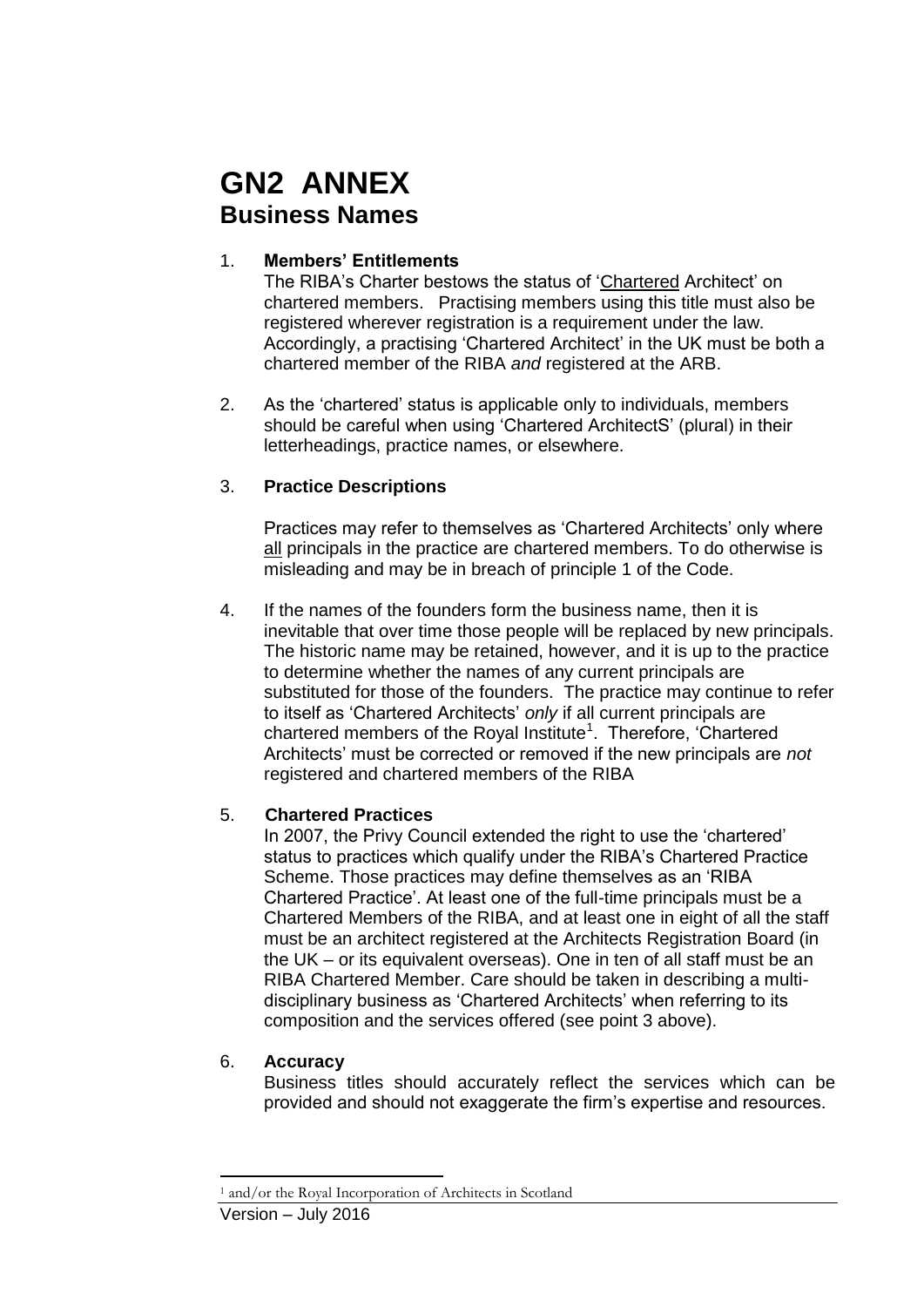### **RIBA Crest**

#### 7. **Members' Entitlements**

In May 1984, the RIBA Council agreed that chartered members may use the RIBA crest in the following circumstances :

#### i.. **Private Sector**

Where a chartered architect is a principal in an organisation (i.e. a director, partner or sole principal), the crest may be used on stationery and in publicity, provided that the business to which the use relates is one/more of the following :

- consulting architectural services
- development
- contracting (including design and build)

The crest can*not* be used by an organisation where neither partners nor directors are chartered architects.

#### ii. **Public Sector**

Chartered members who are

- chief officers:
- their designated deputies;
- the most senior in their authorities: or
- heads of architectural departments

may use the crest on their stationery (for correspondence, reports, business cards etc.) in conjunction with their name. Neither the department, nor the overall authority, can use the crest indiscriminately simply because a member of staff is a chartered architect.

#### iii. **Educational Sector**

Chartered members in teaching positions may use the crest on their personal stationery.

#### iv. **Social Use**

Chartered members may use the crest on private personal stationery for social purposes (e.g. writing paper bearing private addresses).

The following may not use the crest: Student members Associate members Affiliate members Honorary fellows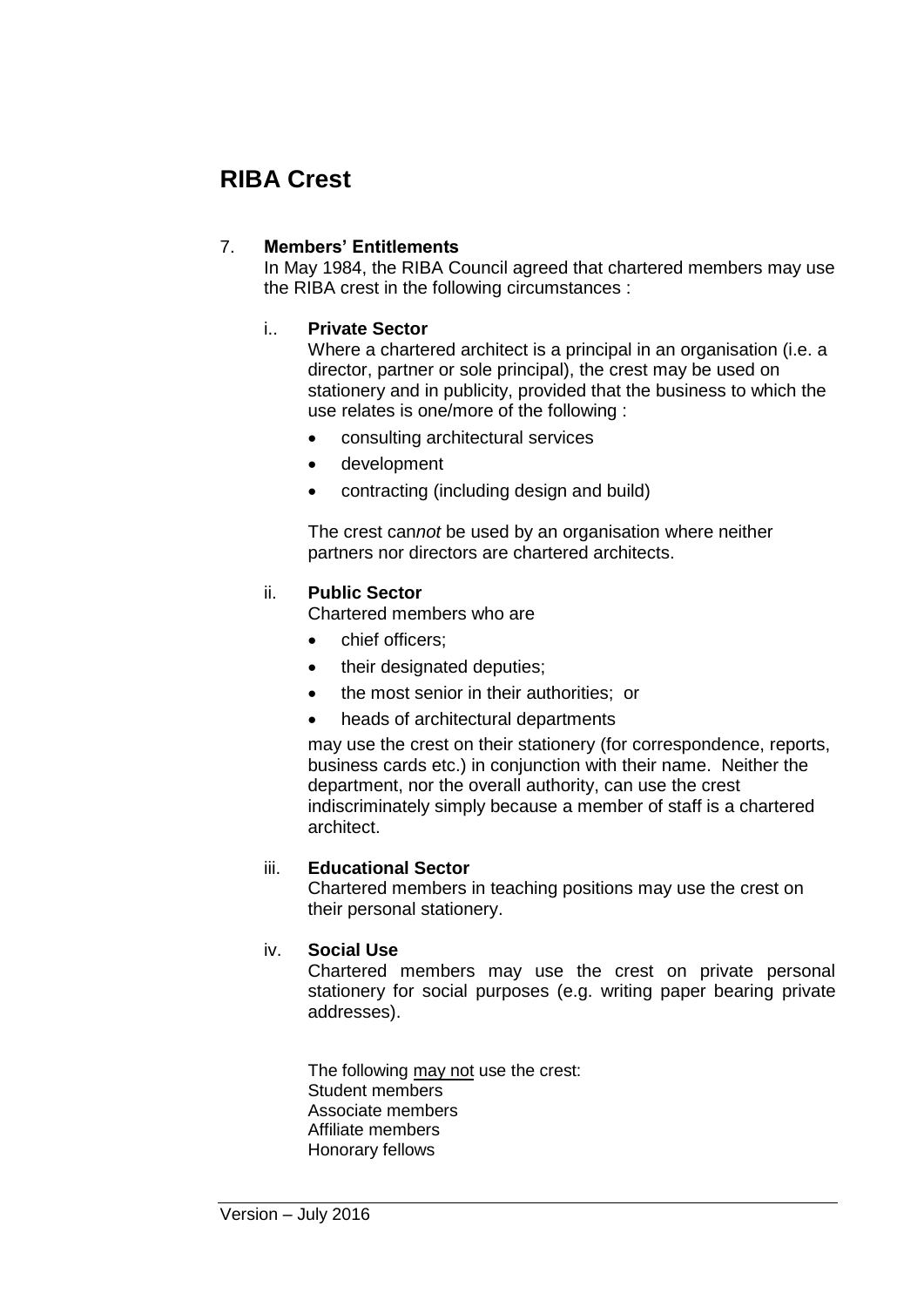#### **RIBA Affix and the need to be registered**

#### 8. **Members' Entitlements**

The Royal Institute's Charter and Byelaws entitle all chartered members to use 'RIBA' after their name.

#### 9. **Registration**

However, where the law requires a practising architect (whether fulltime, part-time or semi-retired) to be registered members must comply in order to use the affix legally. The exceptions are explained below.

#### 10. **Non-registered**

In the UK Chartered Members who may use the affix without being registered are:

- $\bullet$  the fully retired undertaking no practice of architecture whatsoever, and
- those in other non-practising types of occupation.

Un-registered Chartered Members who practice architecture and do not use the title 'architect', may *not* use the affix, as it has been established in law that to do so would constitute a breach of section 20 of the Architects Act 1997<sup>2</sup>.

The following therefore may not use the RIBA affix:

Student members Associate members Affiliate members Honorary fellows

- 11. In the UK the Architects Registration Board requires anyone undertaking **any type** of work that could be described as 'architecture' to be registered, regardless of their age or retirement status. The ARB has issued a guidance note (on Section 20 of the Architects Act 1997) which includes a list of the type of activities it will treat as 'practice or business related to architecture'. These are :-
	- Arbitration
	- Building contracting
	- Building services engineering
	- Conservation
	- Expert Witness
	- Interior Design

<sup>1</sup> <sup>2</sup> Via a case fought up to the High Court, the ARB established that the affix 'RIBA' can only mean 'architect' for the purposes of section 20 of the Architects Act 1997.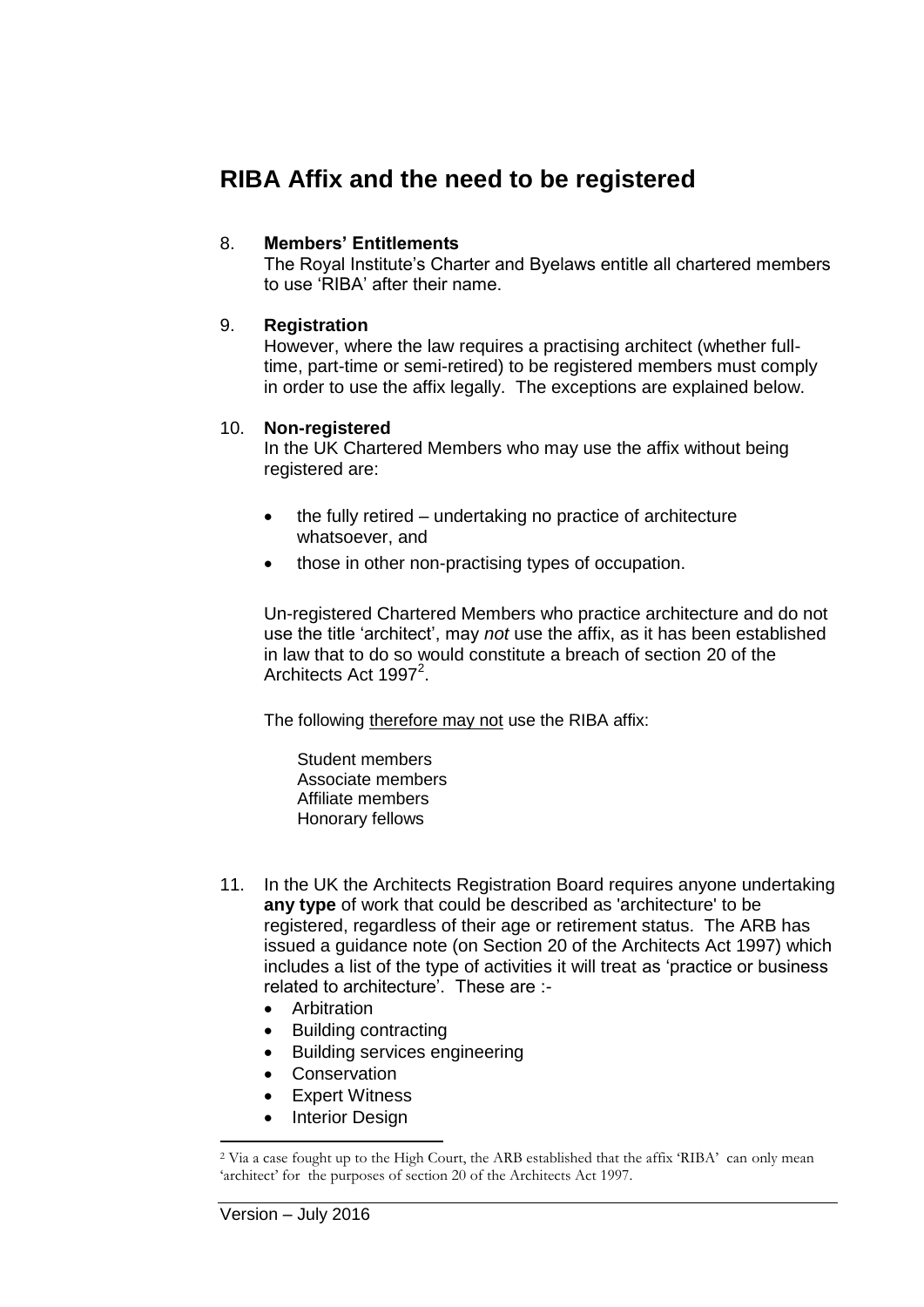- Project Management
- Space planning
- Structural engineering
- Surveying

The ARB is careful to state that this list is *not* exhaustive, merely illustrative of those activities it regards as demonstrating the practice of architecture. Members working abroad should check the equivalent criteria with the registration body in their country of residence.

#### 12. **Use of the Affix in Business Names**

The affix is exclusive to individual chartered members of the Royal Institute and should not be used as part of a business name on its letterhead or anywhere else.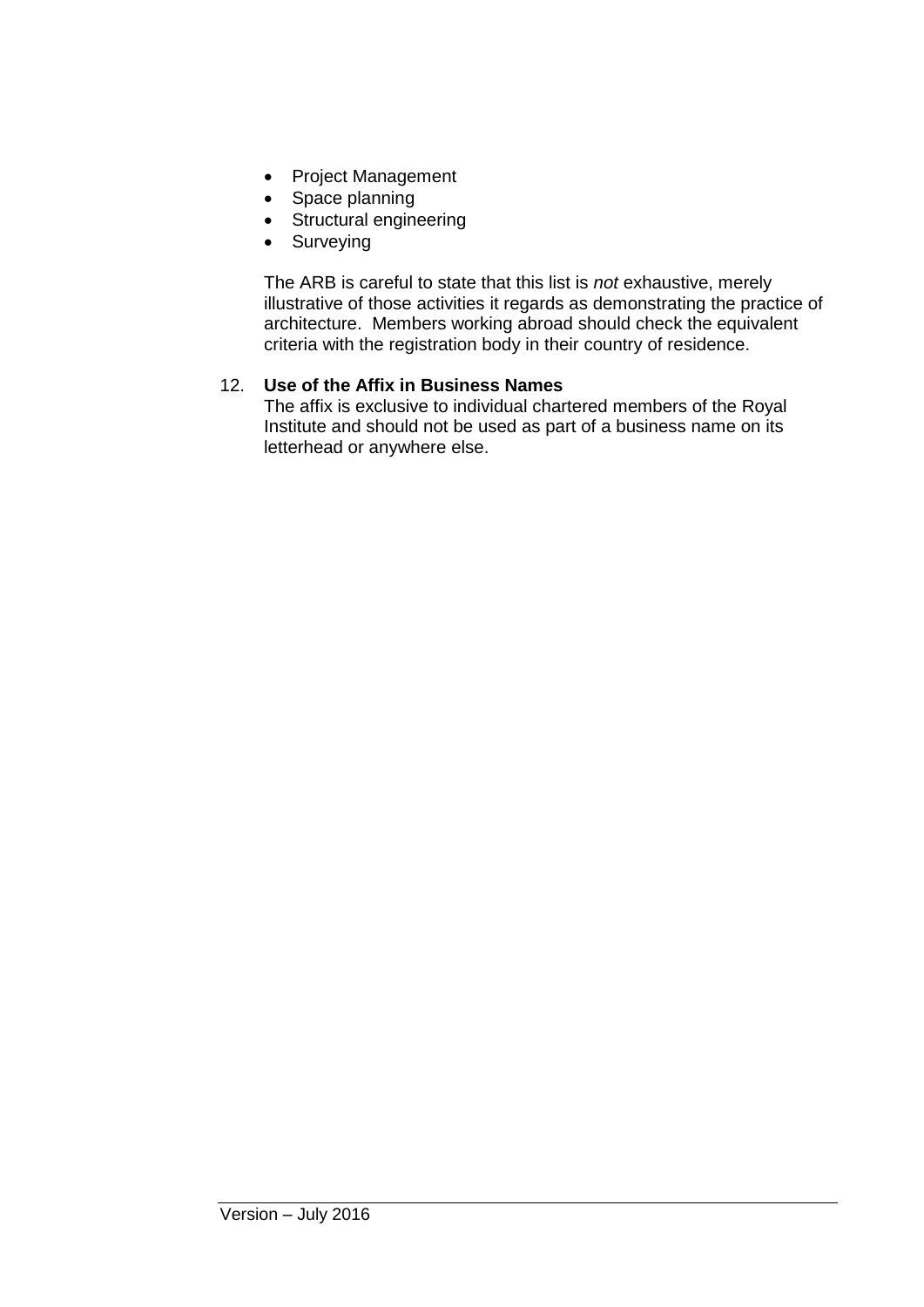### **Appointments**

#### 3.1 **Terms of Appointment**

When proposing or confirming an appointment, a member should ensure that its terms and scope of works are clear and recorded in writing. Members should take particular care when contracting with consumer clients.

- 3.2 Details of the keys requirements of an appointment can be found in the Current RIBA standard forms of appointment.
- 3.3 Any variation to a standard form of appointment (standard forms of appointment are outlined in the Annex) should be agreed with the client and clearly stated in the contract documentation. Members should take care that non-standard terms and conditions are:
	- legally acceptable.
	- compatible with other provisions,
	- will not lead to excessive liabilities, and
	- do not create conflicts of interest.

#### 3.4 **Taking over a previous appointment**

Before accepting an appointment to continue a project started by someone else, the member should inform the previous appointee and also ascertain from the potential client:

- that the previous appointment has been properly determined; and
- the client holds a licence to use any information, including drawings, specifications, calculations and the like, prepared by the preceding appointee; and
- that there are no outstanding contractual or other matters, which would prevent the member from accepting the appointment.

The existence of a dispute or similar should not necessarily prevent a member taking over a project where another architect has previously been employed. However, the member should use their best endeavours to understand the facts of the dispute, and to use their professional judgement as to whether to proceed with the project.

If there are any doubts, a suitable indemnity should be obtained from the client.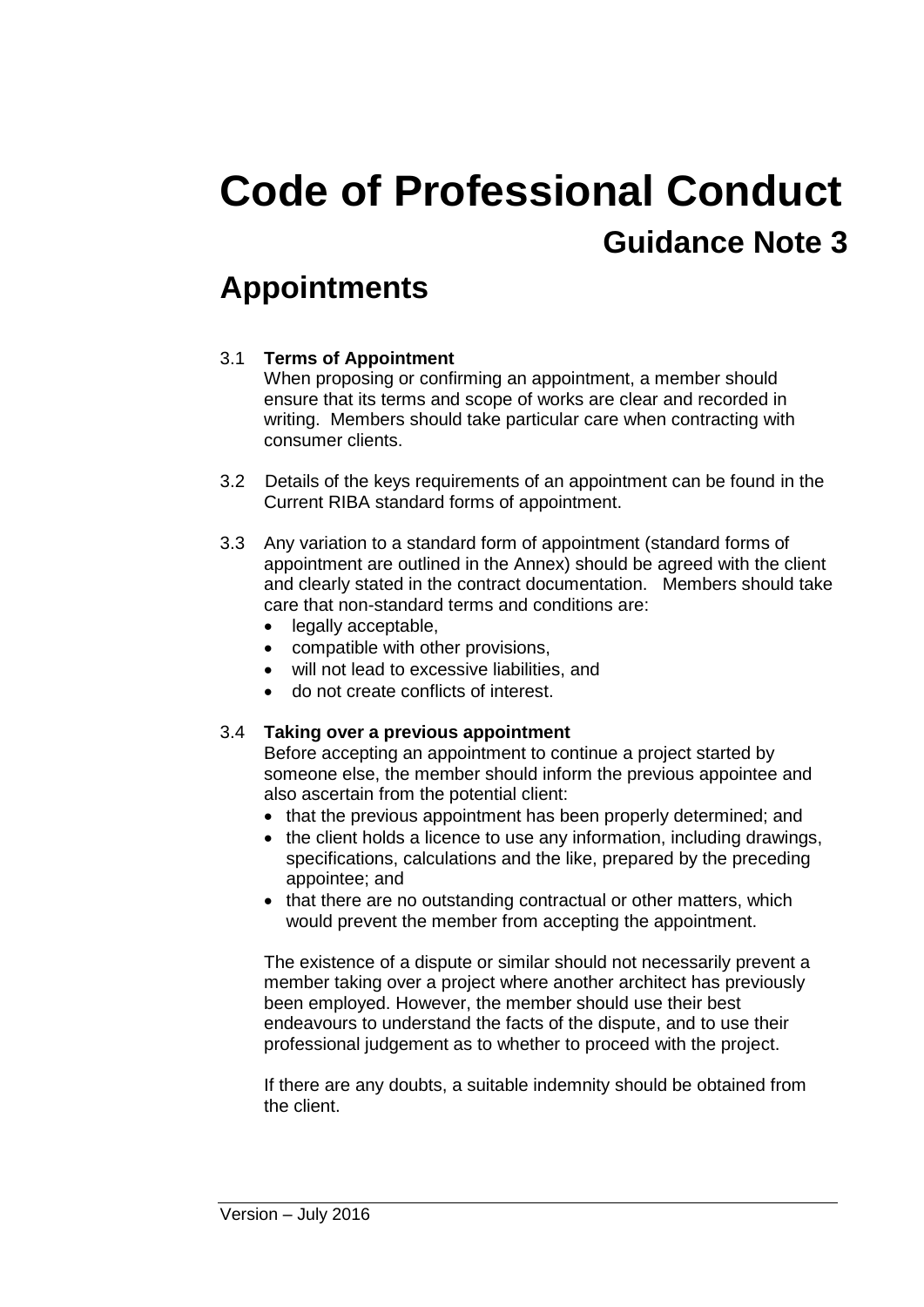### **Insurance**

#### 4.1 **RIBA Requirements**

Members practising architecture are exposed to the risk of being sued for negligence or breaches of contract. Some form of insurance should therefore be held which will cover liabilities arising from such claims. Holding appropriate insurance cover is also a requirement of an RIBA Chartered Practice.

#### 4.2 **ARB Requirements**

In the UK, the Architects Registration Board requires all practising registered persons to be covered by a professional indemnity insurance (PII) policy. Advice should be sought from the ARB regarding the level of cover it requires.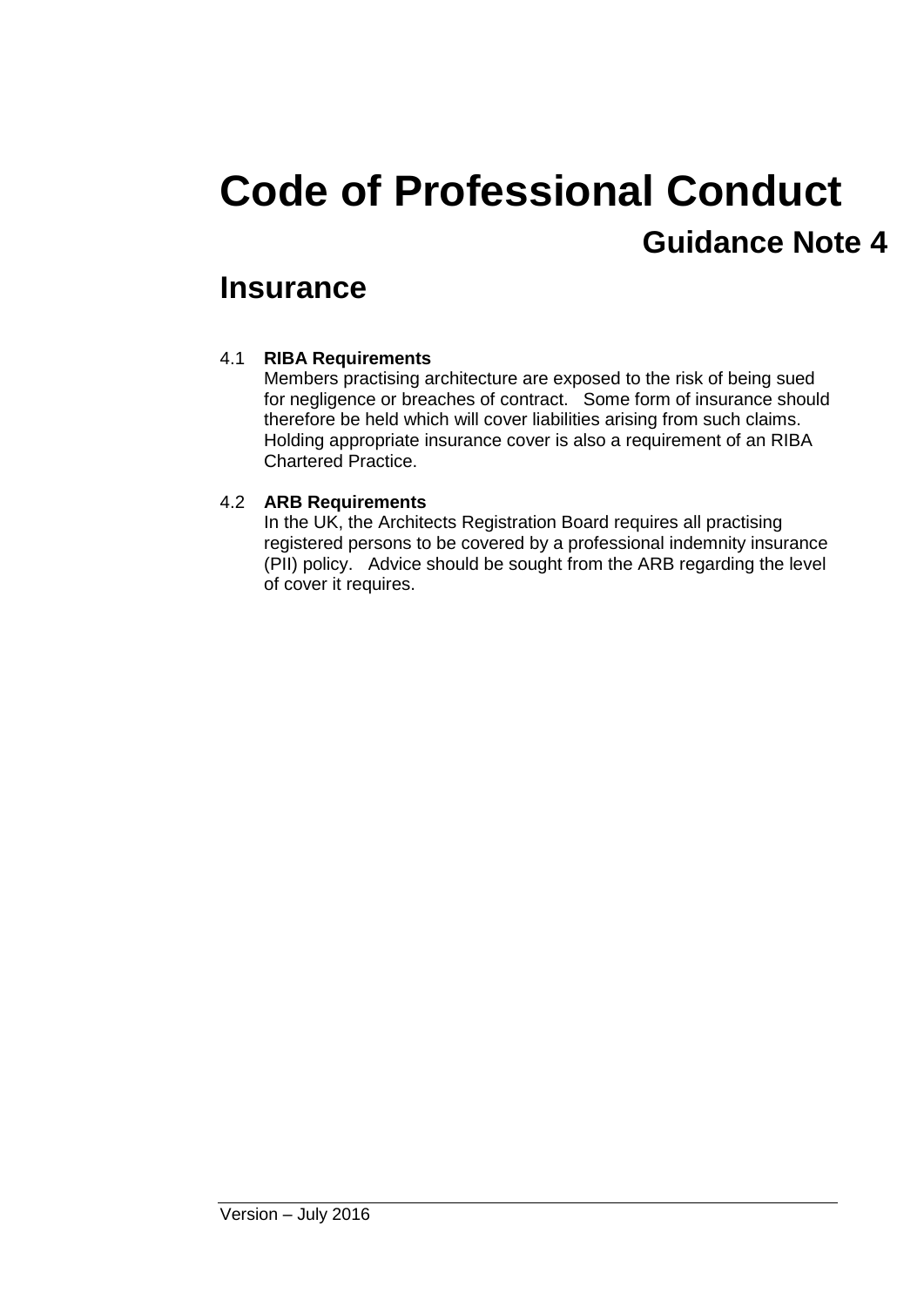## **Code of Professional Conduct**

### **Guidance Note 5 Continuing Professional Development**

#### **Introduction**

5.1 Members are expected to continue to develop and update their skills, knowledge and expertise throughout their careers for the benefit of their clients and the quality of the built environment. Learning does not cease on passing Part III and becoming a chartered member. The Royal Institute therefore requires its practising chartered members to undertake **continuing professional development** (CPD) for as long as they continue in practice (RIBA Byelaw 2.8(a)). This is also an obligation under Standard 6 of the Architects' Code, published by the Architects Registration Board and applicable to members registered in the UK.

#### **Rules**

#### 5.2 **RIBA Requirements**

 Under the RIBA's CPD scheme, practising Chartered Members must undertake to:

- carry out a minimum of **35 hours** of CPD annually of which 50% should be structured CPD wherever possible;
- 20 of the 35 hours should come from the 10 mandatory CPD curriculum topics (at least two learning hours per topic per year)
- achieve a minimum of **100 points** each year as a means of selfassessment
- Keep records of CPD undertaken so that records can be audited

Members should make themselves aware of the Royal Institute's current CPD scheme which can be found on the Royal Institute's web-site at: [www.riba.org/go/RIBA/Member/CPD\\_495.html,](http://www.riba.org/go/RIBA/Member/CPD_495.html) or a hard copy may be requested from any RIBA regional office.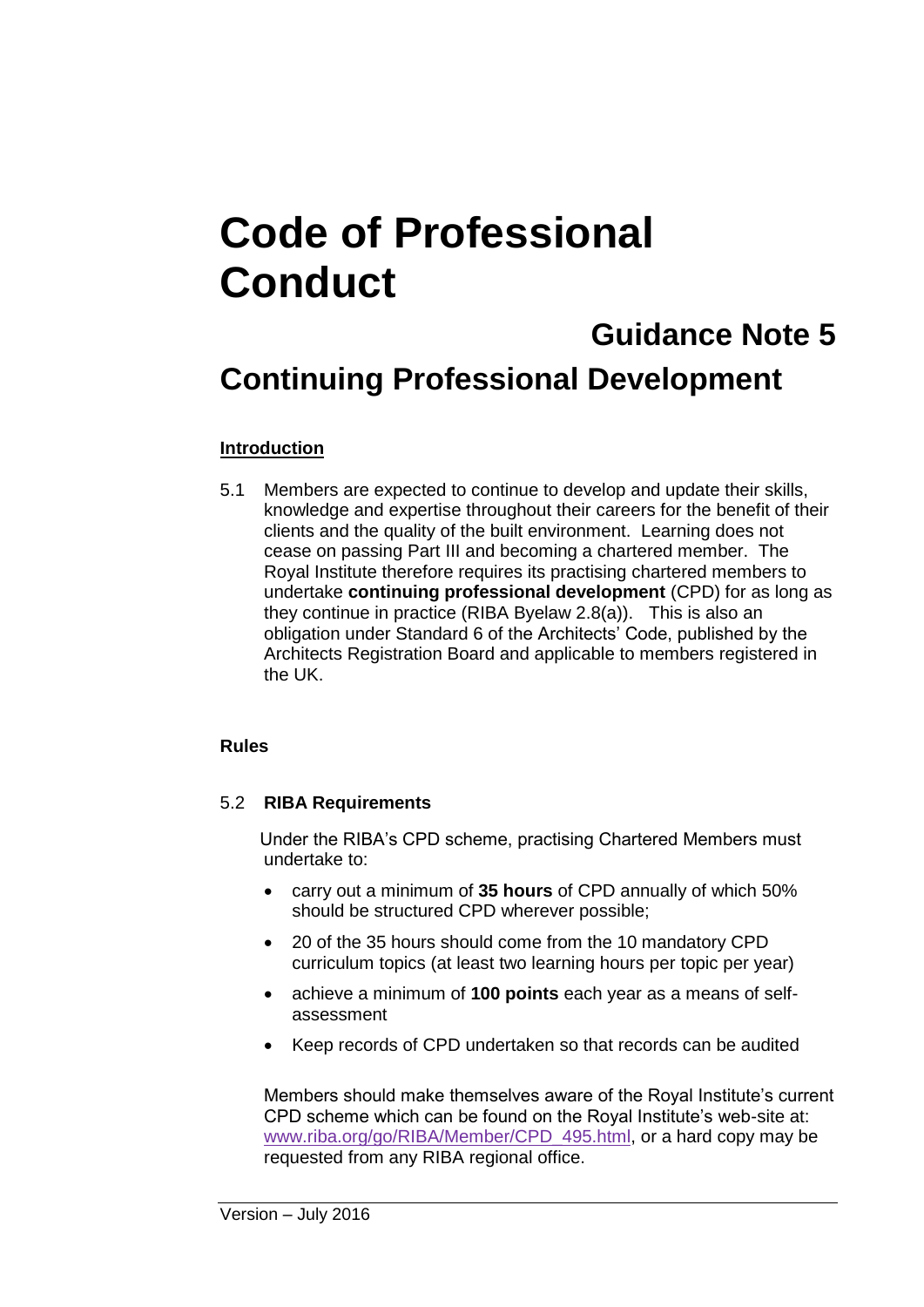### **Relationships**

6.1 As previously referred to under Conflicts of Interest, members are expected to place their duty to their clients and/or employers ahead of their personal religious beliefs or political convictions. If a member is faced with a situation which presents them with a personal moral dilemma, they should withdraw from the situation.

#### 6.2 **Duties to other architects**

Members should neither maliciously nor unfairly seek to damage another member's reputation or practice.

#### 6.3 **Supplanting other architects**

Members should not deliberately approach another architect's client in a conscious attempt to take over an active project. This does not prohibit speculative approaches to clients (such as developers) who regularly engage architects.

#### 6.4 **Verifying offers of work**

When members are approached by clients to undertake work on an existing project, enquiries should be made to establish whether or not any other architects are already involved. If there are, members must clarify with the client whether their role will be to replace an appointed architect or take on separate work within the same project. Members should, unless there is a justifiable reason not to, inform the appointed architect(s) that the client has approached them. However, if the client denies or fails to mention that another architect is already engaged for this work, the Royal Institute is unlikely to regard an omission to notify the original architect as professional misconduct.

#### 6.5 **Taking over a previous appointment**

Before accepting an appointment to continue a project started by someone else, the member should inform the previous appointee and also ascertain from the potential client:

- that the previous appointment has been properly determined; and
- the client holds a licence to use any information, including drawings, specifications, calculations and the like, prepared by the preceding appointee; and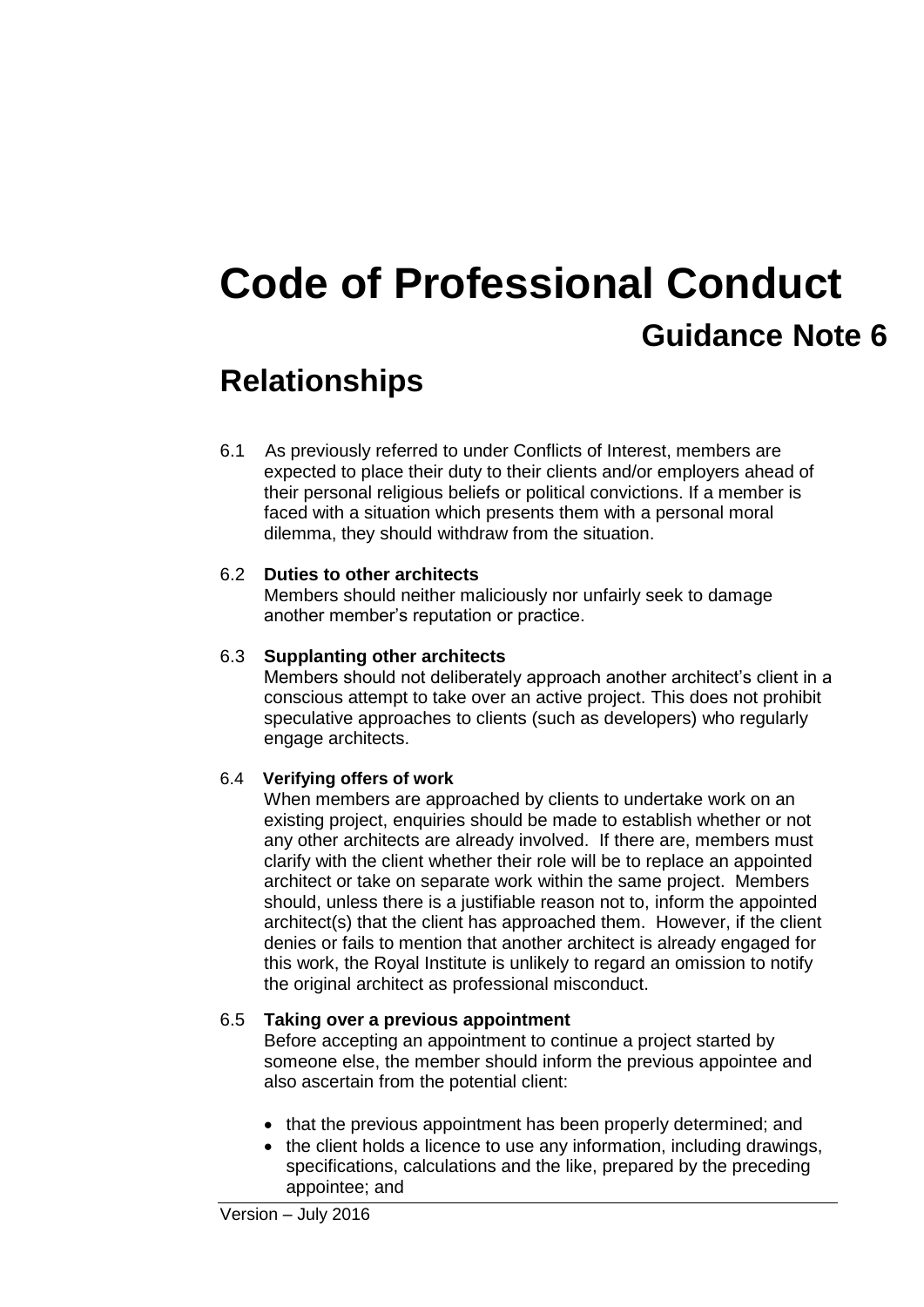• that there are no outstanding contractual or other matters, which would prevent the member from accepting the appointment.

The existence of a dispute or similar should not necessarily prevent a member taking over a project where another architect has previously been employed. However, the member should use their best endeavours to understand the facts of the dispute to use their professional judgement as to whether to proceed with the project.

If there are any doubts, a suitable indemnity should be obtained from the client.

#### 6.6 **Acknowledging the contribution of others**

The contribution of others to a member's work should be appropriately acknowledged. Members should not seek to pass off someone else's work as their own.

#### 6.7 **Commenting on the work of others**

Members engaged to review, appraise or comment on another member's work should do so fairly and objectively, based on their own knowledge and experience. Members should not engage in personal criticisms of other members, nor attempt to discredit their work in order to gain advantage.

#### 6.8 **Notification of breaches of the Code**

If members become aware of a clear breach of the Code of Conduct by another member, they should report it to the Royal Institute, with such supporting documentary evidence as is available, for investigation. Failure to report a breach may only be justified when prevented by law or the courts (such as an agreed settlement which precludes any further action).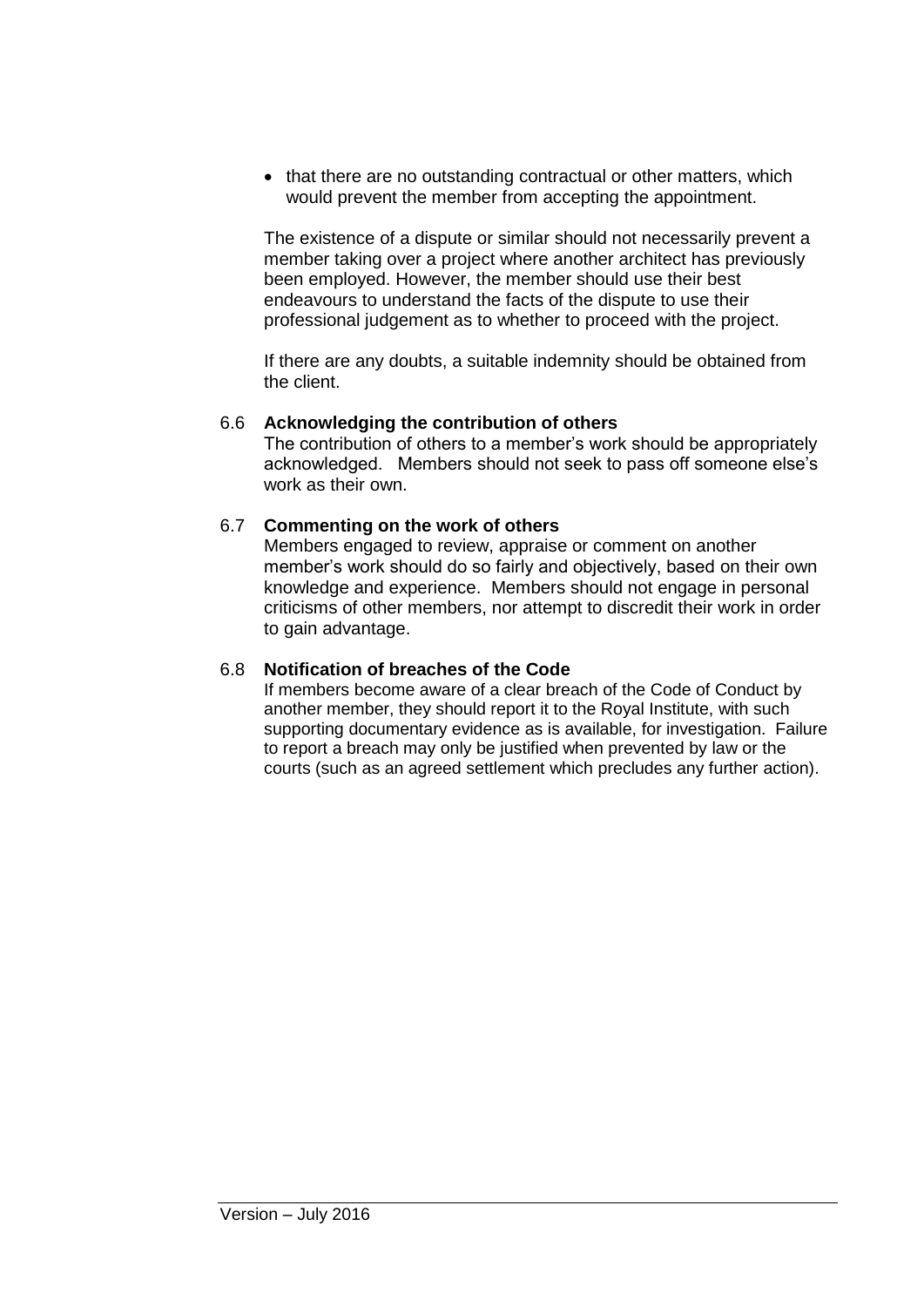## **Code of Professional Conduct Guidance Note 7 Employment and Equal Opportunities**

7.1 Members must not unlawfully discriminate against others on the grounds of gender, sexual orientation, race, religion, age, disability or culture (see Principle 3 of the RIBA Code of Conduct).

#### **Employment**

7.2 Members who employ staff must comply with the RIBA policy on employment, below:

#### **RIBA Employment Policy**

*The RIBA believes that good employment practice, by and for its members, will contribute positively to the effectiveness and influence of the architectural profession. It will also improve business opportunities, employment diversity and personal development, and is vital to the profession's role in raising the quality of our built environment and benefiting society.*

#### 7.3 **Employment disputes**

The resolution of disputes concerning employment matters will generally be outside the Institute's competence, and should therefore be taken up with an appropriately qualified authority. Employment disputes cannot be resolved through the RIBA's disciplinary procedures and in order to form a judgment on whether a member is guilty of professional misconduct, an RIBA Hearings Panel would require a decision against the member from an authority (such as an employment tribunal) with the relevant competence to make such a judgment.

#### 7.4 **Employing Students**

Where an employee is an architectural student undertaking professional experience at Stage 1, (Post Part 1) or Stage Two, (Post Part 2), the employer should also have due regard for the employee's general training and education in accordance with the objectives of the RIBA's Professional Experience and Development Record Scheme  $($ PEDR $)^3$ .

 $\overline{\phantom{a}}$ 

<sup>&</sup>lt;sup>3</sup> The PEDR-is published on **[www.pedr.co.uk](http://www.pedr.co.uk/)**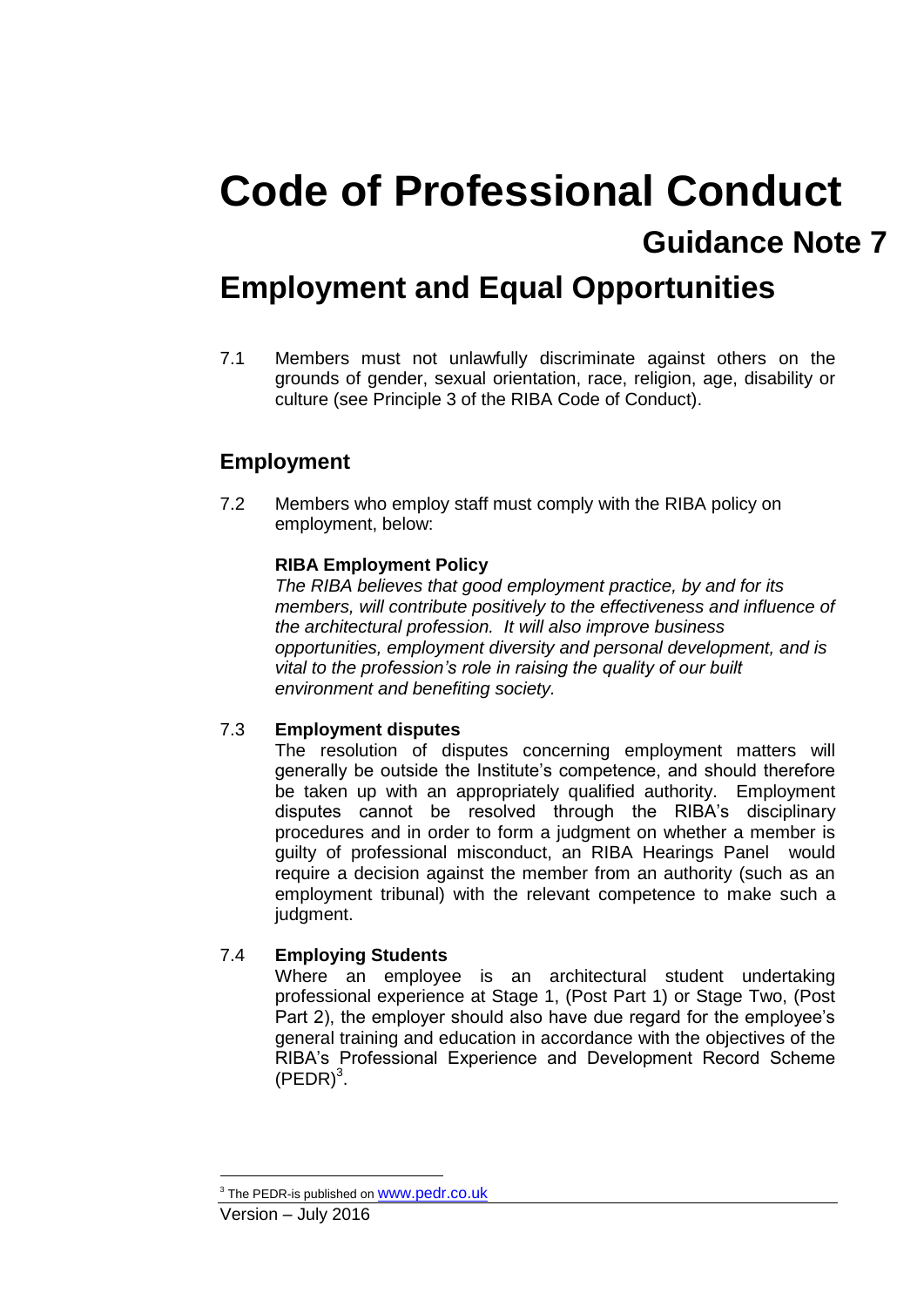- 7.5 Members who employ students are expected to:
	- provide them with a proper written contract of employment; (NB. The RIBA has produced a model employment contract for the use of members in the UK employing Stage One and Stage Two architectural students)
	- nominate an employment mentor to supervise the professional development of the employee and to complete the quarterly PEDR record sheets in a timely manner;
	- provide a reasonable breadth of work experience and level of responsibility in accordance with the objectives and regulations of the PEDR scheme
	- permit attendance at courses, study days and examinations and for work shadowing in accordance with the objectives and regulations of the PEDR scheme.

#### **Equal Opportunities and the Promotion of Diversity**

7.6 Members must have due regard for The Royal Institute's policy on equal opportunities, (adopted by RIBA Council in February 2001), produced below:

#### **RIBA Equal Opportunities Policy**

*The RIBA values the creative potential which individuals from diverse backgrounds, and with differing skills and abilities, bring to the Institute and the architectural profession. We will endeavour to foster an environment that is free from harassment or unfair discrimination, where human potential can be cultivated and in which the human rights of all individuals are respected.*

To achieve this policy the RIBA is committed to:

- Fostering an environment of mutual respect in working relationships between RIBA members, between members and their employees, and between RIBA members and RIBA staff.
- Increasing awareness and understanding of equal opportunities amongst members and staff through public forums and events, the media and training.
- Identifying opportunities for achieving appreciation of diversity and the promotion of equal opportunities in both the architectural profession and in architectural education.
- Monitoring and keeping under review policies and practices within the Institute to ensure the promotion of equal opportunities amongst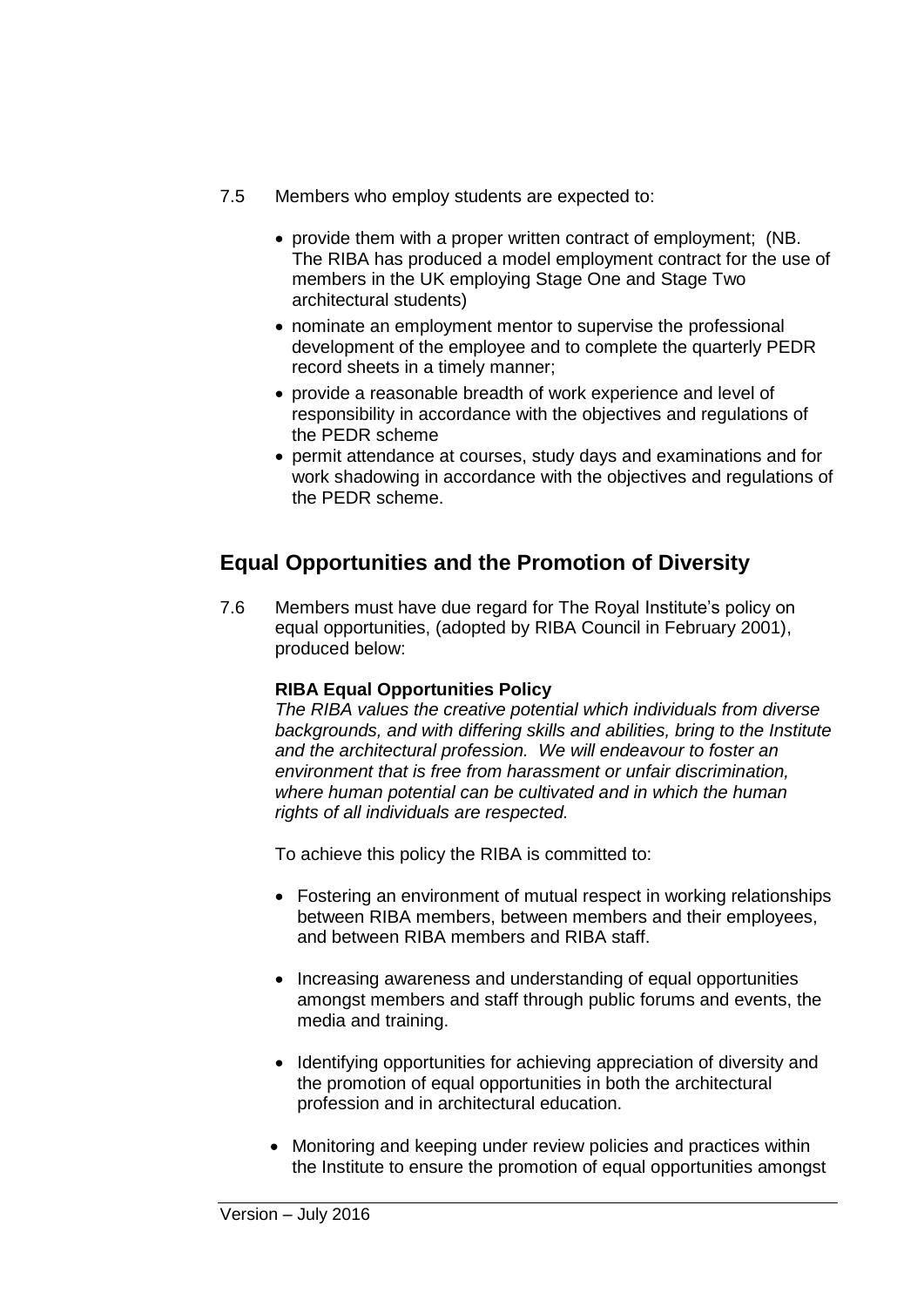RIBA members in both architectural practice and in architectural education.